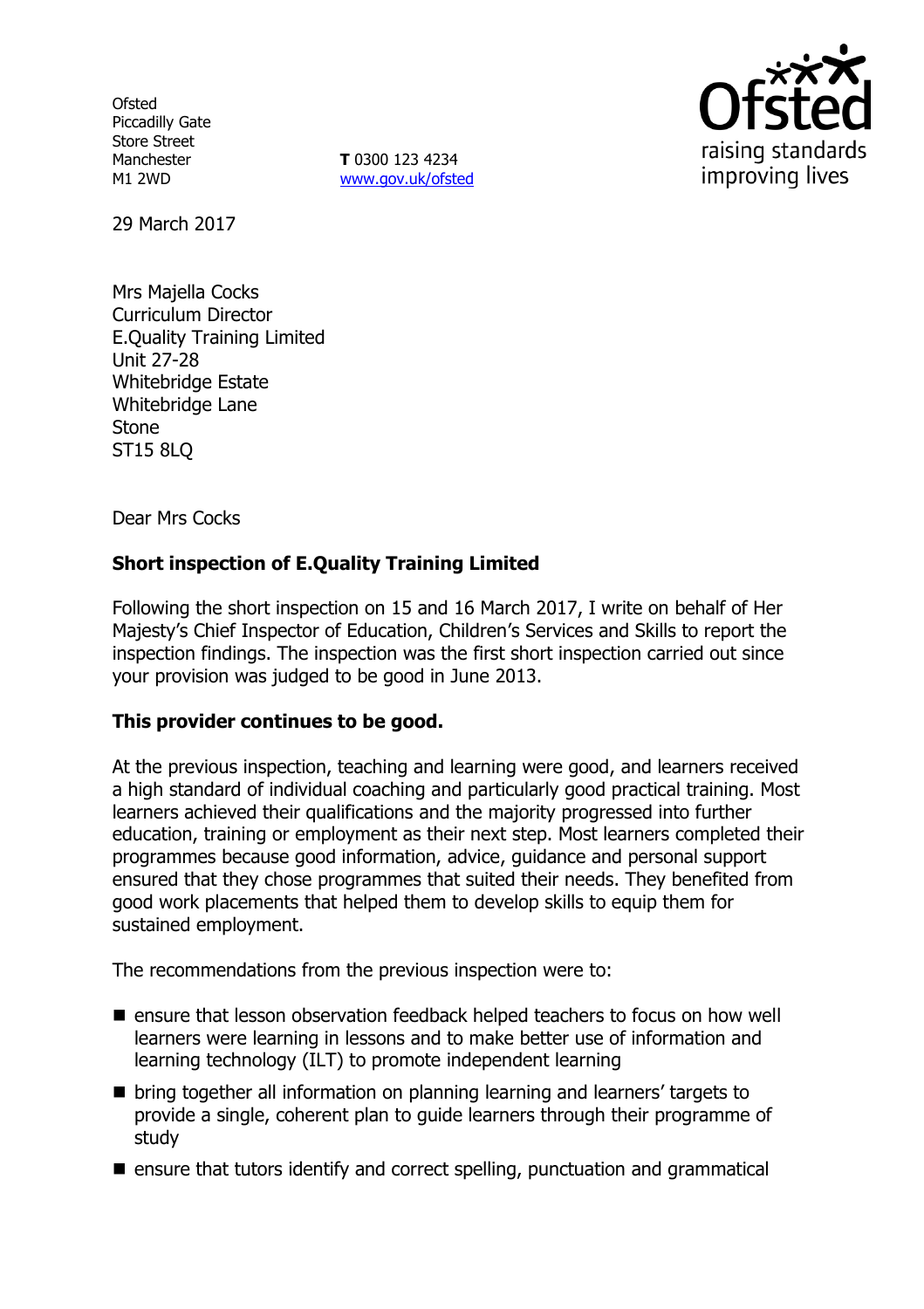

errors in learners' work and that learners receive clear guidance on how to improve in these areas

 $\blacksquare$  ensure that learners' understanding of equality and diversity was actively promoted and that areas of good practice were shared and adopted.

You have identified key themes for staff development activities that are based on the findings of your observations of teaching, learning and assessment. These themes focus on the impact on learning, including how to challenge all learners to make the progress in line with their potential, be self-motivated as learners and understand the progress they are making, and make good use of the available ILT resources. You have ensured that staff have had training in all these areas. The feedback to staff after observations is particularly useful, resulting in improvements in the grades awarded. Teachers concentrate successfully on helping learners to reach their full potential and believe in themselves – a reaction to the increased number of learners with anxiety and mental health issues. You plan to introduce more training on the 'growth mind set' concept in September to try to develop learners' resilience and self-confidence.

Study programme requirements were introduced in September 2013, shortly after the previous inspection. You have ensured very effectively that the principles are met and that learners understand the overall structure of their programmes. Learners who do not already have qualifications in English and/or mathematics at level 2 are required to study these subjects alongside their vocational core qualification. Most learners are working towards childcare, health and social care, or hairdressing and beauty therapy qualifications. They take part in carefully chosen, relevant, external work experience and enrichment activities such as entering skills competitions.

You have developed a clear strategy to improve the teaching of English and mathematics and link the functional skills lessons to the context of the vocational subjects. You have developed practical recommendations for teachers such as making sure that they display relevant technical terms in their classrooms (observed in some lessons), correcting all work and highlighting grammatical errors, encouraging learners to submit first drafts of their assignments and develop the habit of proofreading through the use of writing exercises. These initiatives have been supported with training for staff, a checklist of the most common grammatical mistakes to look out for and worksheets to help learners understand how, for example, to use apostrophes. Teachers are now concentrating on examination techniques such as reading and understanding the question to ensure that learners have a better chance of passing their GCSE examinations. Staff have been encouraged to retake level 2 qualifications themselves but the take-up has been low. In a few instances, teachers themselves make grammatical errors when correcting work, writing on flip charts or preparing handouts and assignments.

You have ensured that teachers have a strong focus on developing learners' understanding of equality and diversity and are supporting teachers to meet the needs of all their learners. The support for teachers is led by a member of staff who helps to ensure that they use an effective range of resources. Standardisation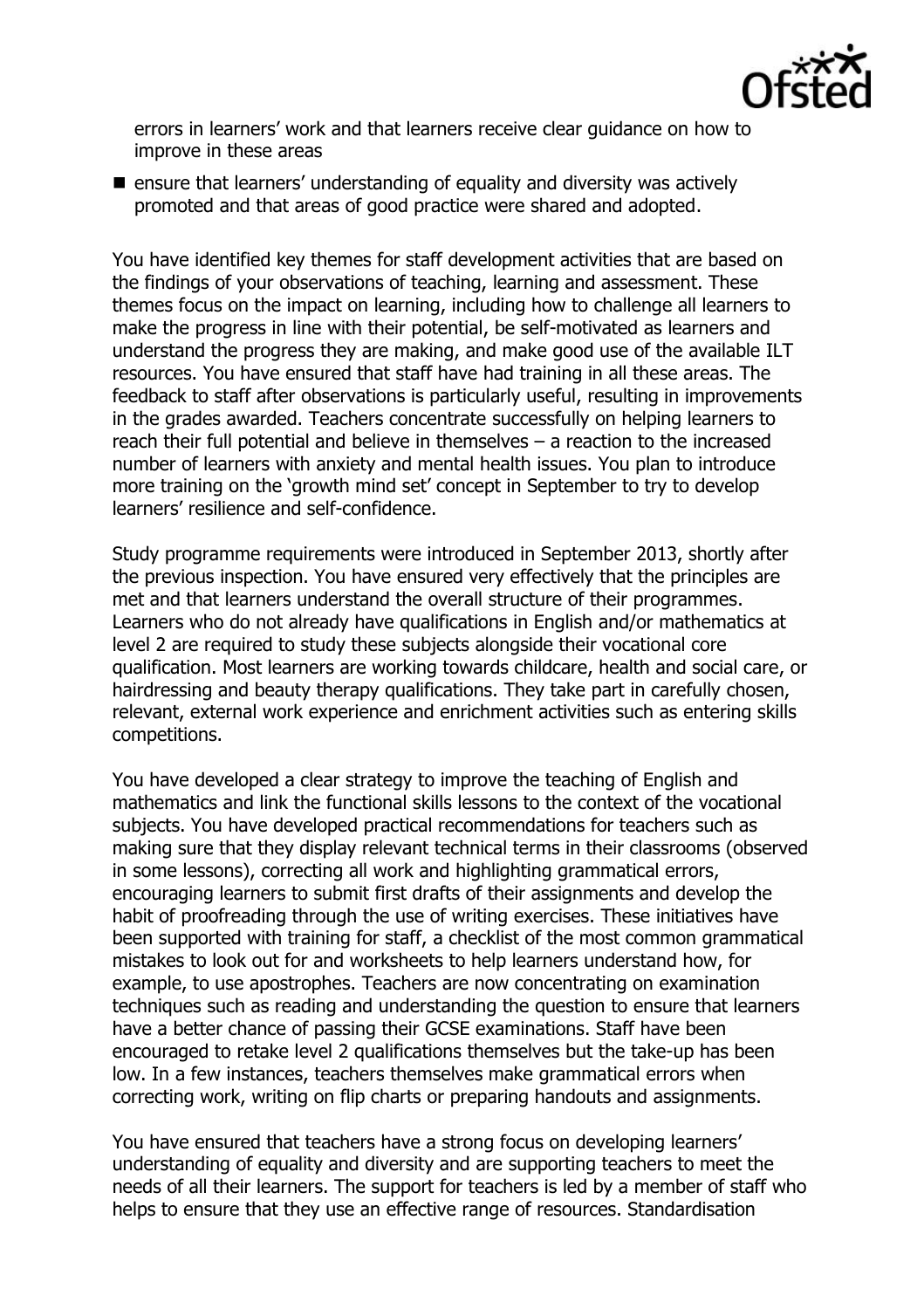

meetings include attention to how well these topics are embedded in lesson plans and schemes of work, and how well teachers use resources to reflect diversity. The lead staff member monitors closely how learners have become more knowledgeable about equality and diversity.

Overall qualification achievement rates declined in 2014/15 but recovered well in 2015/16 to be at least 10 percentage points above the rates for similar providers. Despite a small decline in 2015/16, achievement rates in functional skills English and mathematics remain high and above those for similar providers. At the end of their course, most learners progress directly into employment or into further education or training, including apprenticeships. This represents a marked improvement since the previous inspection when the equivalent measure was just over half.

# **Safeguarding is effective.**

You and your team have ensured that safeguarding arrangements remain fit for purpose and action is taken to safeguard learners. You have introduced staff training in line with the 'Prevent' duty which has ensured that learners are familiar with the dangers of being influenced by others with extremist views or radical tendencies. You have developed good links with relevant external agencies to support both staff training and learners at risk. You maintain a very detailed register of concerns raised about your learners and are aware that many of these concerns relate to anxiety, mental health or family and personal relationships. Your staff provide a strong pastoral system which ensures that learners get the support they need. Learners trust staff and are confident that staff will respond to any issues or concerns they may have. They know that bullying and harassment are not tolerated and welcome the supportive environment prevalent in each centre.

Learners can see the links between British values and respect for diversity, and how these aspects can affect their role at work. For example, learners working towards a childcare qualification talked confidently about signs of extremism and radicalisation they might see on placement, while learners on hairdressing courses talked about respect and tolerance in the context of their occupational area. Most learners are able to describe measures that they should take to keep themselves safe in the internet age and are aware of the dangers of sharing personal information through social media sites.

## **Inspection findings**

 Overall, learners make good progress in lessons. They are eager to learn, grow in confidence, and develop good technical skills and knowledge that are enhanced through the well-managed programme of work placements. Most teachers skilfully plan learning which supports an appropriate range of learning activities that motivate and engage learners successfully. They are skilled at asking questions which check and extend learning. Where questioning or observation indicate gaps in understanding or low skill levels, teachers give clear and effective guidance which enables learners to meet the expected standards.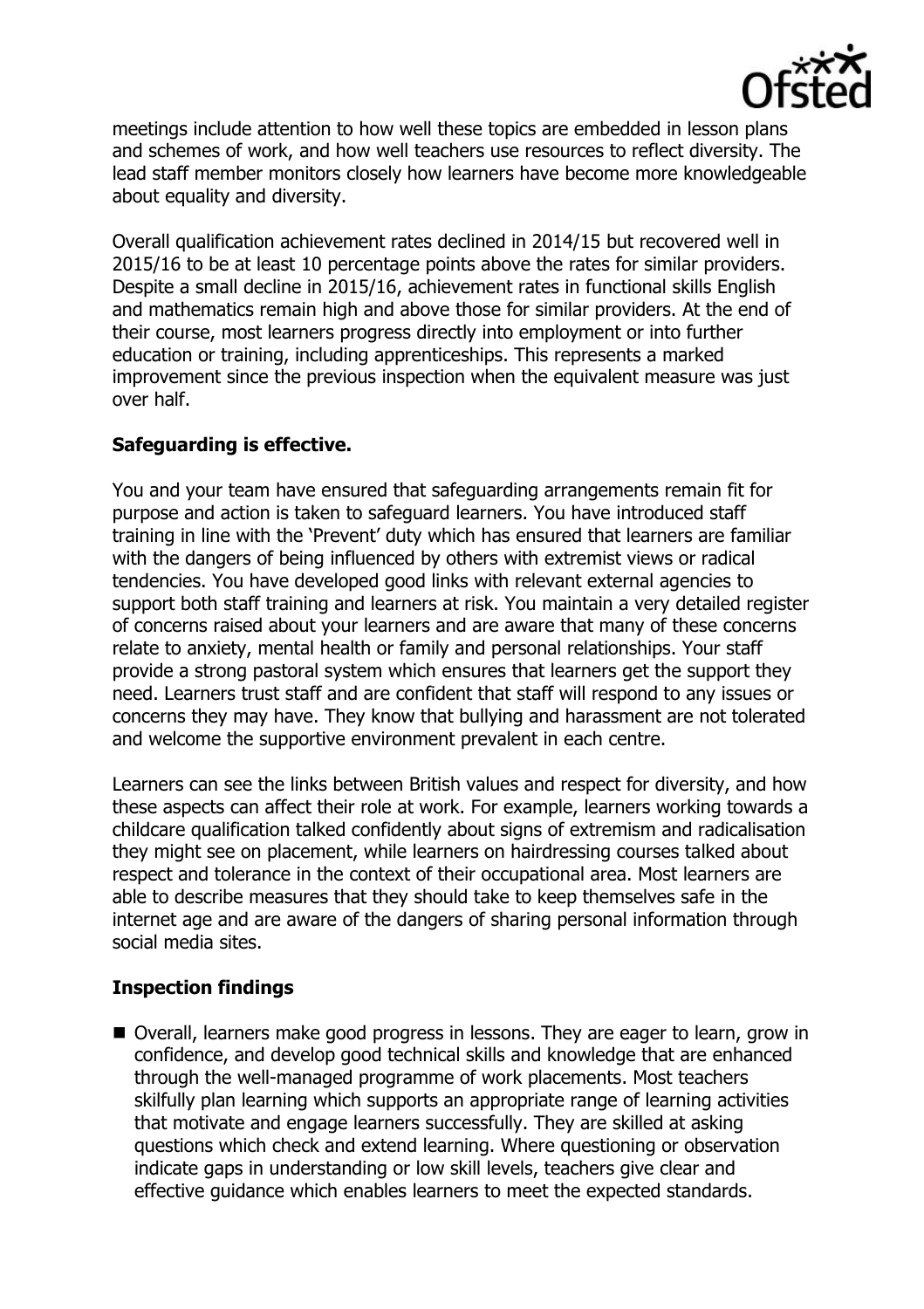

Learners focus on their work, enjoy their learning and produce work of a good standard. For example in hairdressing, learners worked with confidence dressing clients' hair around the theme of 'Project Prom' which enabled them to develop techniques for washing, curling and blow-drying hair to create a style befitting a graduation 'Prom'. Learners demonstrate good recall and consolidation of previous learning and are encouraged by the relevance to the workplace of what they learn.

- In a few lessons teachers fail to check learning at the end of one phase of learning before moving onto the next. Consequently, during the subsequent practical task too much time is taken up repeating the explanation and guidance, which slows learners' progress. In a similarly small number of lessons, teachers plan little variation in activities and questioning, so that some learners become disengaged because they are unable to answer questions or get the most from the planned activities.
- Learners have good access to computers, smartphones and interactive display boards in each centre, but teachers do not use these resources interactively to enhance learning and progress. For example, in a childcare lesson the display board was used simply to display health and safety images, while in hairdressing learners simply used digital cameras to capture pictures of their 'Prom' hairstyles.
- Learners are enthusiastic about the arrangements for work experience and can describe how much they value the enrichment activities they have undertaken. For example, hairdressing learners describe gains in confidence through working with clients, while childcare learners talk about the application of their learning in the workplace setting. Around two thirds are already on placement for at least a day a week with arrangements well advanced for the remainder to go out next term.
- Learners value the information, advice and quidance they receive from the start of their course, which ensure that they know how they will be assessed and what they can do after they complete their programme. They are ambitious to succeed and progress. Learners have a good knowledge of the progress they are making. They can describe the new skills they have learned and whether or not they are on track to complete all aspects of their programme because of their knowledge of the progress trackers and their regular reviews with teachers.
- Learners have targets recorded in their individual learning plans that are reviewed termly but they mainly refer to units of qualifications to be achieved rather than skills or knowledge to be developed in order to achieve the units. This limits their understanding of what they need to do to improve and restricts the development of their independent learning skills. A few groups of learners also know that they have personal skills targets, such as to attend punctually all lessons or talk more frequently to customers in the salon, but this knowledge is not consistent across all courses. Targets are not sufficiently specific or measurable in either technical or personal development, even for improving attendance, making it difficult for learners to know when they achieve a target.
- Learners understand and accept the reasoning behind the requirement to study English and mathematics alongside their vocational qualification to enable them to achieve at least a level 2 qualification in these subjects. They recognise and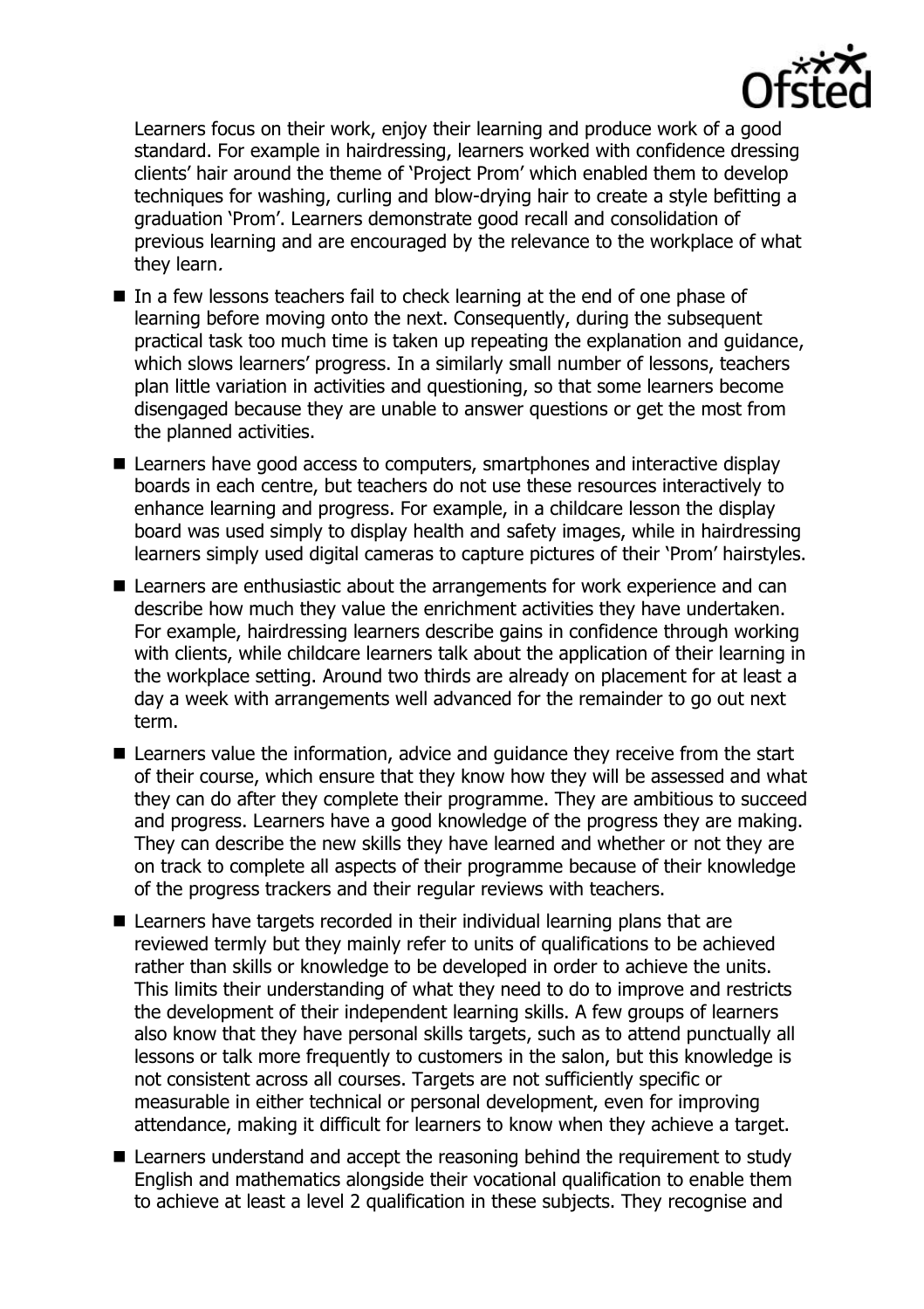

value the importance of good English and communication skills for their future job and training options. Learners are reminded of the links between certain functional English skills and the assignments they are set. Staff check if learners have learning difficulties and/or disabilities and offer both very carefully targeted individual and group support. However, despite the considerable focus on this area in staff training, the extent to which teachers correct spelling errors and support the development of English varies too much. Spelling and grammatical errors are not routinely corrected, and inspectors found too many incorrect spellings marked as correct in one centre. Feedback to learners is not sufficiently detailed to help them improve their written communication skills, which is having an impact on first-time pass rates in the functional skills examination. A small minority of learners' work is poorly presented.

- Learners have a good understanding of the importance and relevance of equality and diversity in their vocational area. Both childcare and hairdressing learners were able to explain how their understanding impacted on their practice at work and could describe how they would respond appropriately to different scenarios in the workplace. For example, childcare learners talked about children from different cultural backgrounds being treated fairly. They cited the potential for gender stereotyping in the selection of toys and how it is important to be aware of religious beliefs when choosing food. Hairdressing learners discussed working with clients and staff from different backgrounds and how this might affect preferred styles or the use of particular products. Teachers promote learners' awareness of non-stereotypical employees or learners in their vocational areas, such as the two male workers in childcare.
- An increasing number of learners who take functional skills examinations in English or mathematics are now entering level 2 rather than level 1. First-time pass rates for current learners are high for level 1 examinations but need to be improved for level 2 written English examinations. GCSE examinations in English and mathematics were offered for the first time in 2015/16. Although around a quarter of learners improved their previous low grades, too few achieved a grade C or better.

## **Next steps for the provider**

Leaders and those responsible for governance should ensure that:

- managers use the system for observing lessons and assessment sessions to report more consistently on the progress learners are making towards becoming confident and accurate in their use of English and how effectively all teachers correct written errors
- $\blacksquare$  teachers review the way learners' targets are worded so that they refer to the skills and knowledge learners need to develop in order to achieve their qualifications units and/or personal learning goals, and make sure targets are specific so that learners will be able to recognise when they have achieved them.